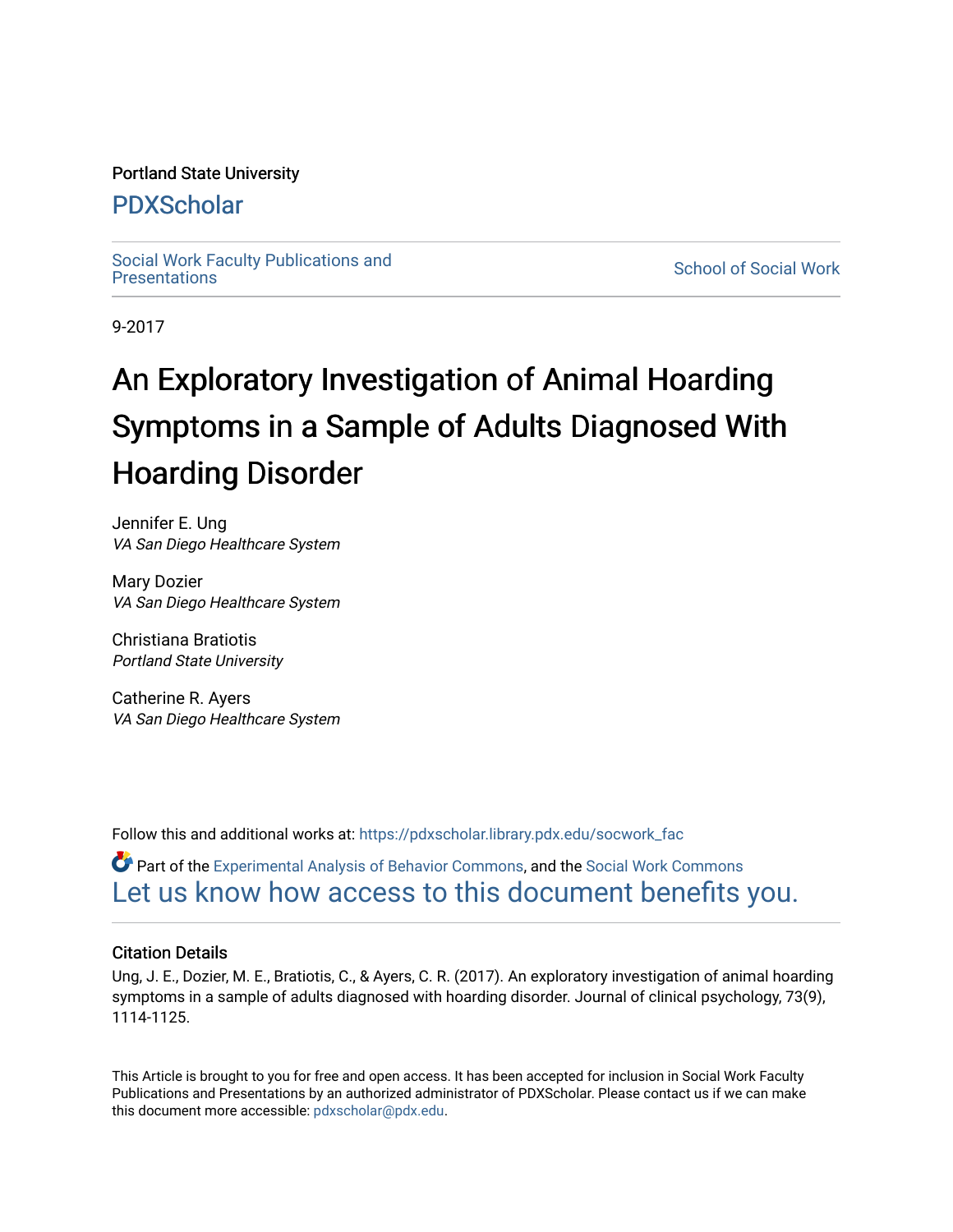## An Exploratory Investigation of Animal Hoarding Symptoms in a Sample of Adults Diagnosed With Hoarding Disorder

## Jennifer E. Ung,<sup>1,2</sup> Mary E. Dozier,<sup>1,3</sup> Christiana Bratiotis.<sup>4</sup> and Catherine R. Ayers<sup>1,2</sup>

*1VA San Diego Healthcare System*

*2University of California, San Diego*

*3San Diego State University/University of California, San Diego Joint Doctoral Program in Clinical Psychology*

*4Portland State University School of Social Work*

**Objective:** The extant research on animal hoarding has a dearth of information on animal hoarding tendencies in adults diagnosed with hoarding disorder (HD). In the present study, we investigated possible recurrent animal hoarding behavioral and symptom patterns in individuals diagnosed with hoarding disorder. **Methods:** Hoarding severity scores from baseline assessments for 65 community-dwelling adults diagnosed with HD were analyzed with respect to their present and past animal ownership characteristics. **Results:** Approximately half of participants reported currently owning pets, and pet owners in the sample reported currently owning an average of two pets. Of the participants who reported currently owning animals, 10% reported having no rules for their pets' behaviors, 51% reported having made at least one sacrifice for their pets, 54% reported having had at least one pet in childhood, and 29% reported that they believed they have a "special ability" to communicate with their pets. The results of the present study suggest that animal hoarding is not necessarily present in individuals diagnosed with HD. Conclusion: No significant associations of current pet ownership characteristics with present hoarding severity were observed. Reported maximum number of pets owned in childhood was significantly correlated with present object hoarding symptom severity. -<sup>C</sup> 2016 Wiley Periodicals, Inc. J. Clin. Psychol. 73:1114–1125, 2017.

Keywords: hoarding disorder; animal hoarding; assessment

Hoarding disorder (HD) is characterized by urges to acquire and store items, difficulty discarding current possessions, and excessive household clutter (American Psychiatric Association [APA], 2013). Along with these features, HD may be associated with strong emotional attachments to objects and a lack of insight into problematic behaviors (Frost, Patronek, & Rosenfield, 2011; Frost, Steketee, & Williams, 2000). Presently, HD is estimated to be present in about 1.5% to 6% of the population (Nordsletten et al., 2013). Animal hoarding is a "special manifestation" of HD in which animals are hoarded instead of, or in addition, to objects (APA, 2013).

The Hoarding of Animals Research Consortium (HARC; 2002) developed criteria for animal hoarding as the following: an accumulation of an unusually large number of animals and failure to provide minimal care standards. Previous research on animal hoarding suggests that individuals with animal hoarding problems tend to own 30 to 40 pets (HARC, 2002; Steketee et al., 2011). Individuals with animal hoarding have varying degrees of insight into their symptoms

This research was supported by a Career Development Award (CSRD-068-10S) from the Clinical Science R & D Program of the Veterans Health Administration awarded to Dr. Catherine Ayers, PhD, ABPP. The contents do not reflect the views of the Department of Veterans Affairs or the United States Government.

Please address correspondence to: Mary E. Dozier, M.S., 3350 La Jolla Village Drive 116B, San Diego, CA 92161. E-mail: maryedozier@gmail.com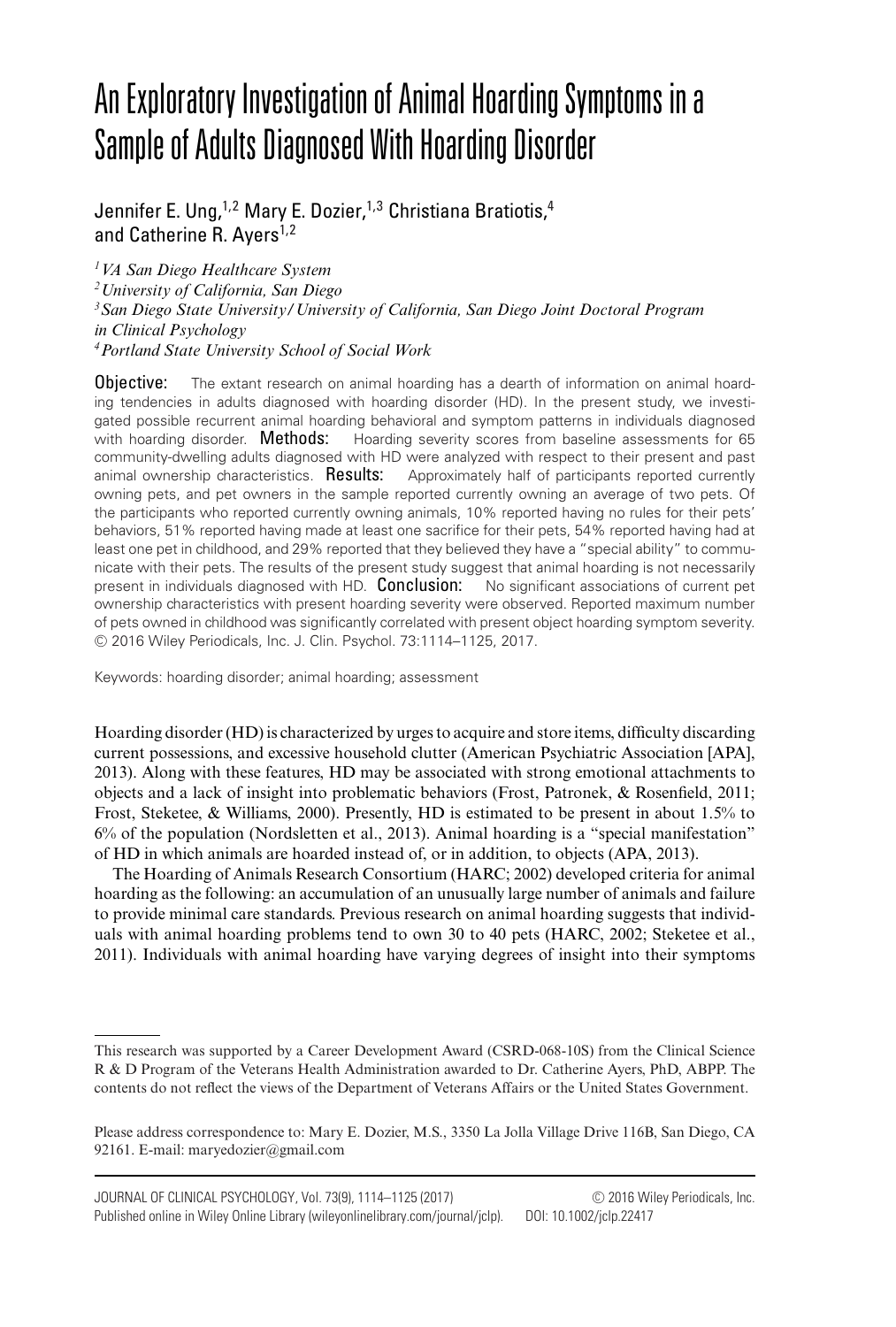#### *Animal Hoarding 1115*

(Campos-Lima et al., 2014; Slyne, Tolin, Steketee, & Frost, 2013; Steketee et al., 2011). Compared to individuals with object hoarding, individuals with animal hoarding are characterized by particularly low insight into their hoarding behaviors and more widespread unsanitary living conditions in (American Psychiatric Association, 2013; Frost et al., 2011; Steketee et al., 2011).

Although there is little empirical information about the presentation of animal hoarding as a manifestation of HD, public health guidelines dictate that animal hoarding behaviors are not determined by a threshold number of animals, but rather by an individual's inability to recognize and provide adequate care for the animals and the household (Patronek & HARC, 2001). Animal hoarding introduces costlier interventions to individuals and the community (Campos-Lima et al., 2014; Castrodale et al., 2011; Patronek & Nathanson, 2009). Reports on hoarding cases are often provided by neighbors, police, and fire department officials (Calvo, Duarte, Bowen, Bulbena, & Fatjo, 2015; Frost et al., 2000). Clutter may spread beyond its ´ owners' premises and affect neighboring properties by creating safety hazards, such as fires and blocked exits (Frost et al., 2000). Individuals with animal hoarding problems may be more likely than individuals with only object hoarding problems to create unsanitary living conditions for their neighbors (Frost et al., 2000), including increasing risk of disease exposure and decreasing the surrounding air quality (Castrodale et al., 2011).

Animal hoarding is a public health issue because serious risks to health and welfare affect not only the sufferer but also the animals. The large number of animals in the same home result in decreased sanitary conditions for the animals and human inhabitants alike as the accumulation of feces and urine attract pests and induce the spread of infectious diseases (Castrodale et al., 2011). In one study, approximately 60% of homes affected by animal hoarding had floors covered in urine and feces and 59.3% of the homes had dead animals (Patronek, 1999). Because these conditions can cause increased health risks when compared to object hoarding alone, individuals with animal hoarding problems experience increased impairment in activities of daily living than patients suffering solely from object hoarding (Frost et al., 2011).

Animal hoarding behaviors have been linked to addiction, delusional thinking, and excessive attachment to pets (Patronek & Nathanson, 2009; Steketee et al., 2011). Patients with animal hoarding often deny the existence of a problem and display impaired impulse control. Individuals who report having a special ability to understand and communicate with animals may be displaying delusional thinking (Reinisch, 2008; Steketee et al., 2011). Animal hoarding behaviors may also arise as a response to a combination of intense emotional attachments and inadequate coping strategies (Mikulincer, Shaver, & Solomon, 2015; Steketee et al., 2011). More evidence is still needed before definitive conclusions can be made as to the cause of clinically severe animal hoarding.

The lack of standardized clinical criteria for the animal hoarding subtype of HD has led to a dearth of rigorous data on the prevalence of animal hoarding (Frost et al., 2011). Extant research on the overlap of animal and object hoarding suggests that the majority of people who hoard animals also hoard objects. In a sample of 49 homes, 78% physically assessed for animal hoarding also displayed heavy clutter blocking access to furniture, kitchens, and bathrooms (Patronek, 1999). In a second study, two thirds of 71 animal hoarding cases also revealed hoarding newspapers, clothes, and containers (HARC, 2002). Prevalence of object clutter in animal hoarding cases may result from the increased numbers of animals living at home rather than from issues with acquisition and discarding of objects (Patronek & Nathanson, 2009).

Although there is a dearth of validated statistics of the frequency of animal hoarding, some reports estimate that nearly 3,000 individuals in the United States may display animal hoarding behaviors (HARC, 2002; Patronek & Nathanson, 2009). The limited amount of empirical knowledge on animal hoarding has led to a poor comprehension of how to properly handle and treat the disorder. According to Reinisch's (2008) investigation, at least 50% of individuals with animal hoarding problems relapse into their previous hoarding behaviors shortly after their animals were removed from their residence. Nonetheless, relapse rates continue to be unknown given the lack of treatment outcomes for animal hoarding (Frost, Patronek, Arluke, & Steketee, 2015). The continuous and compulsive acquisition of animals in combination with a tendency to avoid seeking treatment may become categorized as a lifestyle choice, resulting in reluctance from professionals in the fields of mental health, social services, and public law to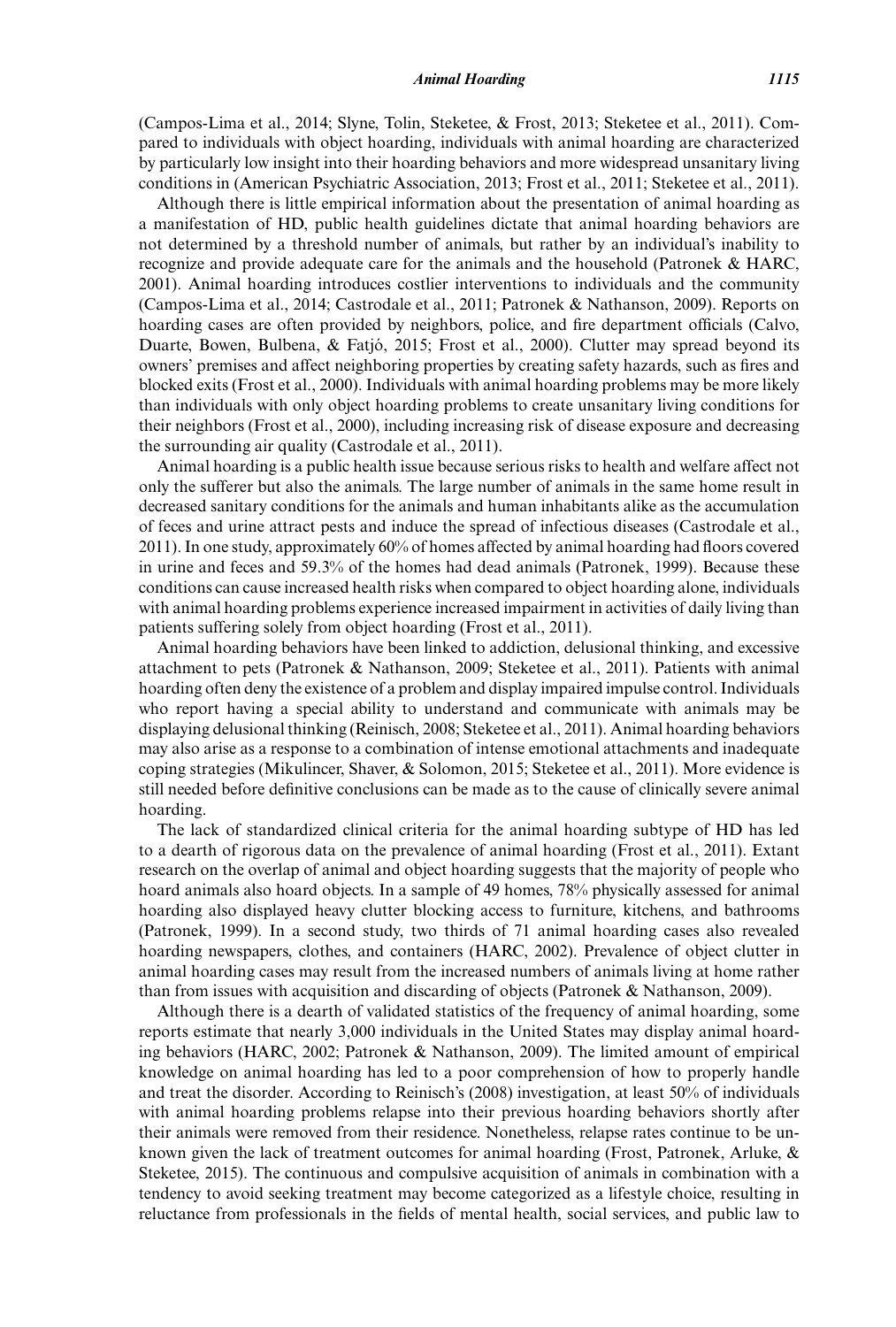assist (Reinisch, 2008). Fear of authorities and legal consequences for possible animal cruelty also become barriers for proper treatment and assistance (Steketee et al., 2011).

Recent investigations of animal hoarding presented consistent demographic characteristics and behavioral patterns. Women have been found to be overrepresented in animal hoarding samples (Patronek, 1999; Steketee et al., 2011). Most self-identified individuals with animal hoarding are middle-aged or older (Slyne et al., 2013; Steketee et al., 2011; Patronek, 1999). Individuals with animal hoarding also present recurrent social patterns of isolation and tend to be widowed, divorced, or single (Calvo et al., 2015; HARC, 2002; Steketee, et al., 2011). Reviews of case reports indicate that individuals with animal hoarding problems may hoard anywhere from 10 to over 900 animals (HARC, 2002), with the median number in one report being 39 (Patronek, 1999).

The primary aim of the current study was to contribute to the characterization of the issue of animal hoarding by exploring the incidence of animal hoarding behaviors in a treatmentseeking sample of individuals meeting Diagnostic and Statistical Manual of Mental Disorders Fifth Edition (*DSM–5*; 2013) criteria for HD. In the present study we defined animal hoarding as the presence of an unusual amount of pets, the inability to provide basic needs to the pets, and the lack of or poor insight of a problem (HARC, 2002). The secondary focus of the current study was to explore the relationship between current and past animal ownership characteristics and hoarding severity in an HD sample. Finally, we looked at various features of animal ownership, including number and type of animals owned, degree of emotional attachment to the animals, and animal raising approach (e.g., number and types of rules assigned, amount of freedom to roam). The identification of behaviors and symptoms particular to animal hoarding is necessary in order to devise suitable preventative methods and interventions to avoid further endangerment of the sufferer, animals, and community.

#### Methods

#### *Participants*

The current study used scores from baseline assessments for 65 community-dwelling adults from an urban setting in the greater San Diego area who met *DSM-5* criteria for HD. Symptom criteria were determined through a consensus diagnosis supervised by a licensed clinical psychologist using clinician-administered and self-report measures. Subjects were recruited between July 2008 and April 2014 for a group intervention study for HD. In the present sample, the majority of the participants were female (70%) and Caucasian (79%), and the mean age was 58 years ( $SD =$ 9.42, range 29–77). Of the participants, 23% reported being married, 6% living with a partner, 26% being divorced, 10% being separated, 34% having never married, and 2% being widowed. Of the sample, 43% were employed, with either full-time or part-time appointments, and 26% were retired. The majority of participants (95%) reported having completed at least some college.

#### *Materials*

Self-reported hoarding severity was measured using the Saving Inventory-Revised (SI-R; Frost, Steketee, & Grisham, 2004), which comprises 23 self-reported items presented in a Likert-type scale. Scores for each item were rated on a scale from 0 to 4 with increasing numbers indicating higher hoarding symptom severity. The SI-R contains three subscales: saving, difficulty discarding, and clutter. The SI-R total and all subscales demonstrated adequate internal consistency (Total,  $\alpha = 0.91$ ; Saving,  $\alpha = 0.83$ ; Difficulty Discarding,  $\alpha = 0.82$ ; Clutter,  $\alpha = 0.93$ ).

The Clutter Imaging Rating (CIR; Frost, Steketee, Tolin & Renaud, 2008), a three-item pictorial assessment of clutter, was used to assess the level of clutter in the participant's home. The CIR includes nine different images of three different rooms of a home (kitchen, living room, and bedroom). The participant was asked to select the photo that most reflects the amount of clutter in the room based on the images provided. Previous studies using the CIR have demonstrated excellent inter-rater reliability between hoarding patients and clinicians (Frost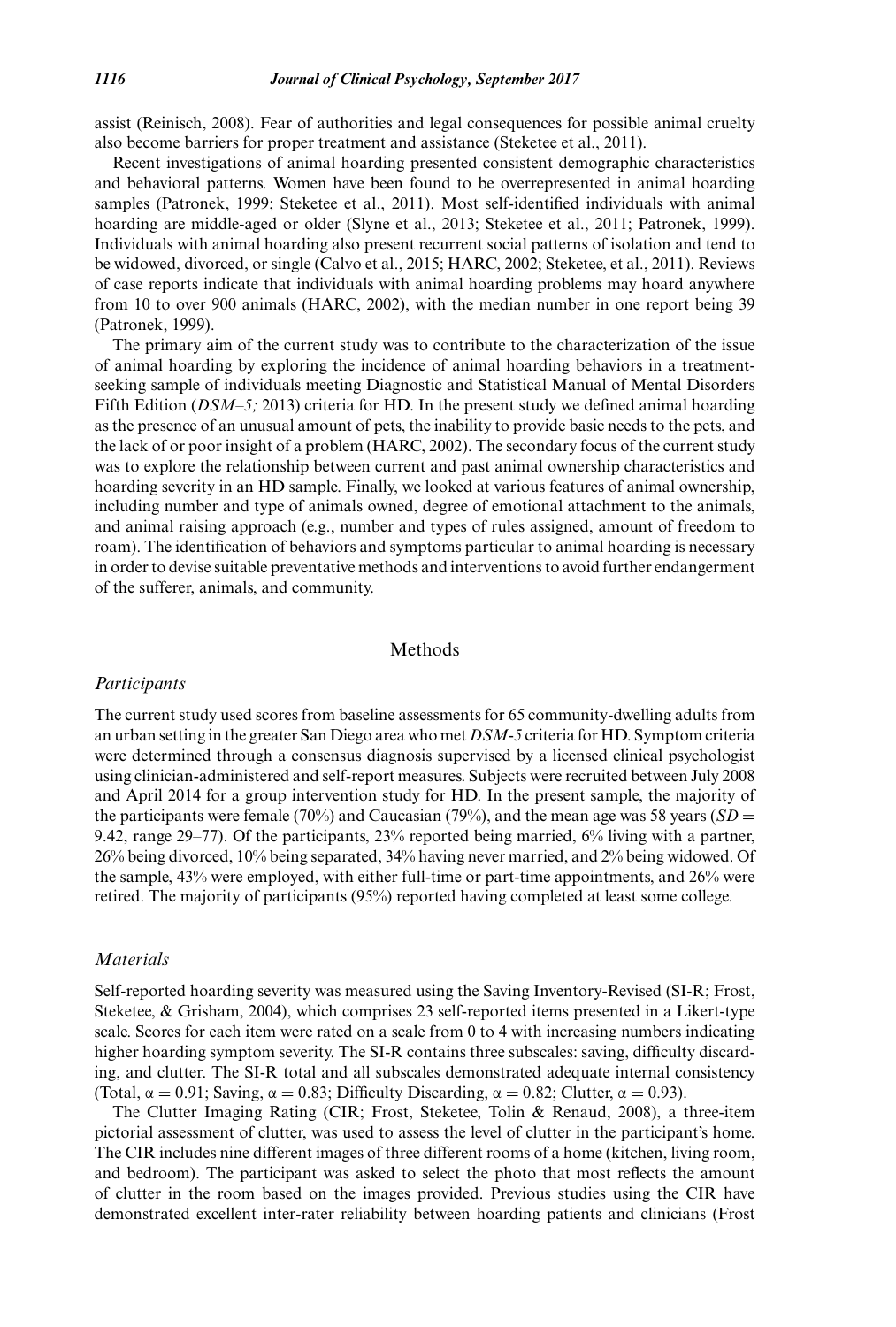#### *Animal Hoarding 1117*

et al., 2008; Dozier & Ayers, 2015). The CIR demonstrated adequate internal consistency ( $\alpha =$ 0.82).

The Animal Collecting Questionnaire (ACQ) was designed and used by Steketee et al. (2011) to gather information on characteristics of animal ownership, including number and types of animals owned, strength of emotional attachment to the animals, and animal raising approach, among others. The measure was primarily intended to identify possible origins and maintenance factors for animal hoarding by comparing a sample of individuals who met criteria for HD with a sample of animal owners who did not. A copy of the ACQ is in the Appendix.

#### *Procedures*

The Institutional Review Board of the University of California, San Diego and the VA San Diego Healthcare System Study approved protocols. All assessments took place at the VA San Diego Healthcare system facilities. Participation in the study was not monetarily compensated because subjects' participation was entirely voluntary.

#### *Data Analysis*

All analyses were performed using Stata version 13.0 (StataCorp, 2013). Descriptive statistics of hoarding severity and items from the ACQ were assessed. Correlations between hoarding severity measures and continuous items on the ACQ were evaluated, including the relationship between hoarding symptom severity and animal ownership characteristics. Univariate differences in demographic factors and categorical items from the ACQ were assessed for hoarding severity and continuous items from the ACQ. Independent sample *t* tests were used to compare hoarding severity scores among individuals based on four pet ownership characteristics: owning a pet, location of pet(s), believing in a special ability to communicate with pets, and having made sacrifices for their pets.

#### Results

#### *Characteristics of Pet Ownership*

Of the participants, 35 (53.85%) reported currently owning pets. Hoarding severity did not significantly differ by pet ownership, SI-R,  $t(62) = -0.78$ ,  $p = 0.436$ ; CIR,  $t(63) = -0.75$ ,  $p = 0.455$ . Of the 35 participants who reported owning pets, the average number of pets owned was 2.0 ( $SD = 1.04$ , range: 1–4). The number of current pets reported by participants was not significantly correlated with either the SI-R or the CIR (all *p*s *>* 0.05; see Table 1).

Having reported a "special ability" to communicate with one's pets did not significantly affect hoarding severity, SI-R,  $t(34) = 0.77$ ,  $p = 0.445$ ; CIR,  $t(34) = -0.46$ ,  $p = 0.645$ .

One-half of animal owners reported having made at least one sacrifice for their pets (see Table 2), but having sacrificed for a pet did not significantly affect hoarding severity, SI-R, *t*(32) = −0.36, *p* = 0.717; CIR, *t*(32) = −0.46, *p* = 0.645. For a list of the most common sacrifices pet owners had to make refer to Table 2.

#### *History of Pet Ownership*

Of the entire sample, 52 (80%) participants reported having at least one pet during childhood. On average, participants reported that they were around 7 years old (mean age: 6.65,  $SD =$ 3.59) when they had their first pet. The total number of pets owned before age 18 was not significantly correlated with hoarding severity, SI-R,  $r = 0.32$ ,  $p = 0.298$ , CIR,  $r = 0.09$ ,  $p =$ 0.507. The maximum number of reported pets before age 18 was moderately correlated with the participants' overall SI-R scores ( $r = 0.30$ ,  $p = 0.030$ ); participants with more pets reported increased hoarding severity. No significant correlation was found between the maximum number of pets before age 18 and CIR scores ( $r = 0.057$ ,  $p = 0.683$ ).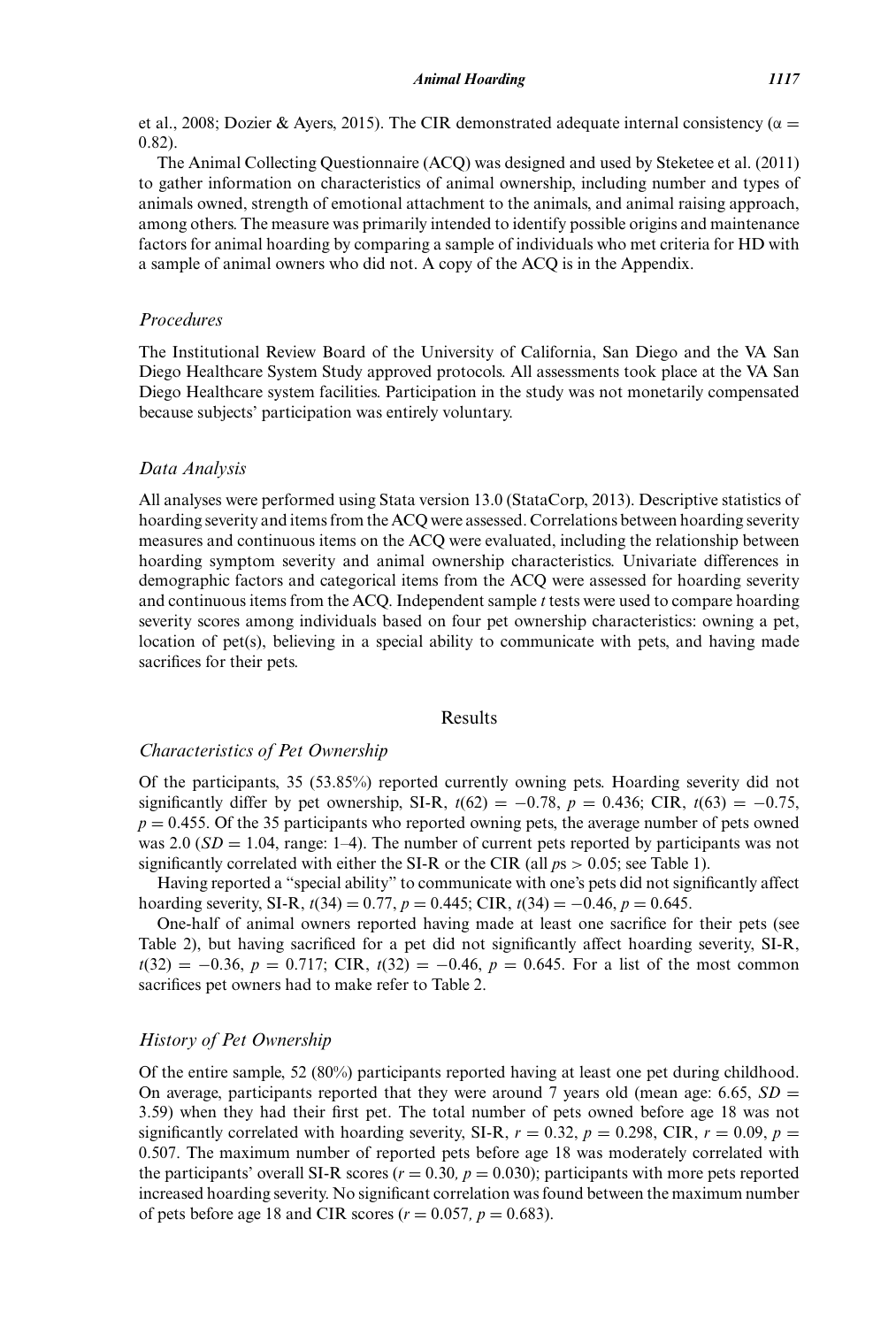|                                               |            | 2        | 3     | 4        | 5        | 6        | 7     | 8     | 9 |
|-----------------------------------------------|------------|----------|-------|----------|----------|----------|-------|-------|---|
| 1 SI-R Total                                  |            |          |       |          |          |          |       |       |   |
| 2 CIR                                         | $0.569***$ |          |       |          |          |          |       |       |   |
| 3 Number of pets                              | 0.099      | 0.094    | 1     |          |          |          |       |       |   |
| 4 Rules for pets                              | 0.171      | 0.142    |       |          |          |          |       |       |   |
| 5 Special ability to<br>communicate with pets | $-0.090$   | 0.094    | 0.370 | $-0.023$ |          |          |       |       |   |
| 6 Sacrifices due to pet<br>ownership          | $-0.032$   | 0.134    | 0.227 | 0.111    | 0.231    |          |       |       |   |
| 7 Total number of pets<br>before age 18       | 0.318      | 0.094    | 0.189 | 0.087    | $-0.200$ | $-0.127$ |       |       |   |
| 8 Maximum number of<br>pets before age 18     | $0.298*$   | 0.057    | 0.127 | 0.122    | $-0.041$ | $-0.130$ | 0.693 |       |   |
| 9 Pleasure during pet<br>acquisition          | $-0.036$   | $-0.009$ | 0.317 | $-0.173$ | 0.150    | 0.177    | 0.157 | 0.199 |   |

*Correlations Between Pet Ownership Characteristics and Hoarding Severity in (N = 65) Adults With Hoarding Disorder*

*Note*. SI-R = Saving Inventory-Revised; CIR = Clutter Imaging Rating.  $*p < 0.05$ .  $*^*p < 0.01$ .  $*^*p < 0.001$ .

The majority (91%) of all present animal owners ( $N = 32$ ) reported some degree of attachment to their pets when growing up (see Table 2).

#### *Acquisition*

Almost every individual (96%) in a sample of 28 pet owners reported experiencing some degree of pleasure when acquiring new pets; the majority (57%) experienced "much pleasure" (see Table 2). Participants in the present sample reported acquiring pets mainly by active means (rescuing animals from shelters or from the streets, through print or internet advertisements, and buying them from pet stores). The most common method of acquisition reported by participants was "brought by others" (41%) and the least common were "looking for strays" (2%) and through "offspring" (2%). Of the sample, 33% reported "Other" methods of pet acquisition, including gifts from others and found animals (see Table 2).

#### Discussion

The current study had three primary aims: (a) investigate the incidence of animal hoarding in a treatment-seeking HD sample; (b) understand the associations among past and present animal ownership characteristics and current HD severity; and (c) identify recurrent behavioral and symptom patterns in individuals with HD. In the present study, 65 adults meeting *DSM-5* criteria for HD were examined for features of animal hoarding in individuals diagnosed with HD. Analyses explored the associations between object hoarding symptom severity and pet ownership characteristics. The study also investigated the correlation between past and present animal ownership characteristics of all current pet owners. One of the key findings of the current investigation is the lack of clear evidence for animal hoarding behaviors in a sample of individuals with HD, suggesting that animal hoarding is not synonymous or common with object hoarding.

#### *Characteristics of Pet Ownership*

Almost half (53.85%) of the sample reported owning at least one pet, and no participants reported owning more than four pets. Consistent with previous studies, the present sample of pet owners tended to focus on one species of pet; 63% reported owning at least one cat and 31% reported owning at least one dog (Slyne et al., 2013; Frost et al., 2011). In comparison, the

Table 1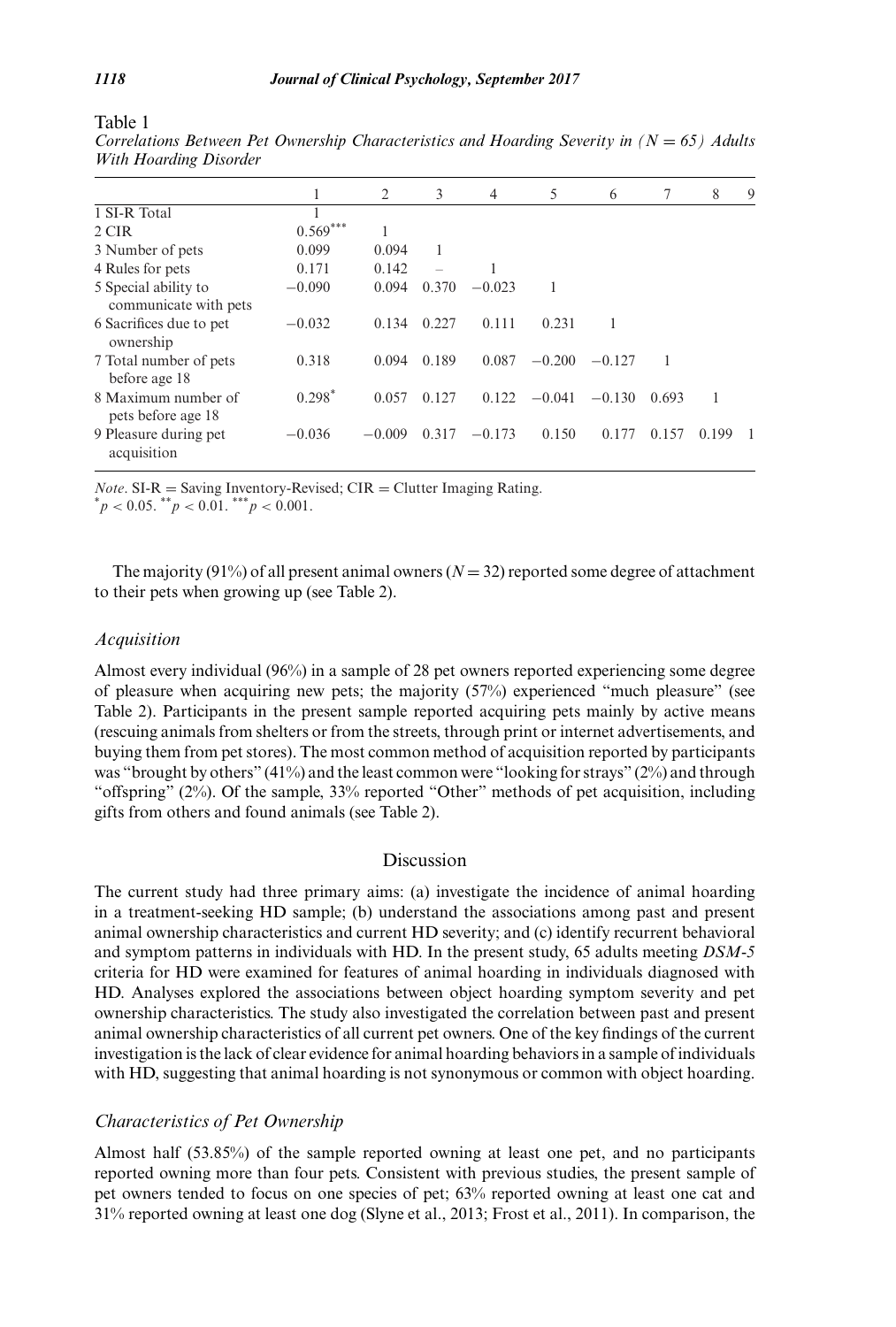|                                                            |                                             | $\boldsymbol{N}$    | Percentage      |
|------------------------------------------------------------|---------------------------------------------|---------------------|-----------------|
| Number of pets owned by all $N = 65$ participants          |                                             |                     |                 |
| Overall Number                                             | $\boldsymbol{0}$                            | 32                  | 49.23%          |
|                                                            | 1                                           | 12                  | 18.46%          |
|                                                            | $\overline{c}$                              | 13                  | 20.00%          |
|                                                            | 3                                           | 3                   | 4.62%           |
|                                                            | 4                                           | 5                   | 7.69%           |
| Types of animals owned by $N = 35$ current pet owners      |                                             |                     |                 |
| Cats                                                       | $\boldsymbol{0}$                            | 13                  | 37.14%          |
|                                                            | 1                                           | 13                  | 37.14%          |
|                                                            | $\overline{c}$                              | $\overline{4}$      | 11.43%          |
|                                                            | 3                                           | 3                   | 8.57%           |
|                                                            | 4                                           | $\overline{2}$      | 5.71%           |
| Dogs                                                       | $\boldsymbol{0}$                            | 24                  | 68.57%          |
|                                                            | 1                                           | 5                   | 14.29%          |
|                                                            | $\overline{c}$                              | $\overline{4}$      | 11.43%          |
|                                                            | 3                                           | 1                   | 2.86%           |
| Other                                                      | 4                                           | 1                   | 2.86%           |
|                                                            | $\boldsymbol{0}$                            | 27                  | 77.14%          |
|                                                            | 1                                           | 5                   | 14.29%          |
|                                                            | $\overline{c}$                              | 3                   | 8.57%           |
| Locations where pet owners allow their pets $(N = 33)^{a}$ |                                             |                     |                 |
| Indoors                                                    | No pets allowed                             | $\boldsymbol{0}$    | $0\%$           |
|                                                            | Pets allowed                                | 33                  | 100%            |
|                                                            | Specific places indoors where pets allowed  |                     |                 |
|                                                            | Free roaming                                | 25                  | 75.76%          |
|                                                            | In one/two rooms                            | 9                   | 27.27%          |
|                                                            | In cages                                    | 7                   | 21.21%          |
|                                                            | Other                                       | 3                   | $9.09\%$        |
|                                                            |                                             |                     |                 |
| Outdoors                                                   | No pets allowed                             | 15                  | 45.45%          |
|                                                            | Pets allowed                                | 18                  | 54.55%          |
|                                                            | Specific places outdoors where pets allowed |                     |                 |
|                                                            | Free roaming                                | 9<br>$\overline{2}$ | 27.27%          |
|                                                            | Kennels or runs<br>Other                    | 9                   | 6.06%<br>27.27% |
| <b>Current pet owners' features</b>                        |                                             |                     |                 |
|                                                            |                                             |                     |                 |
| Rules for animals<br>living at home for                    | Very many rules, highly organized           | $\overline{c}$      | 6.45%           |
| $N = 31a$ pet                                              | Many rules, little chaos                    | 4                   | 12.90%          |
| owners                                                     | Some rules                                  | 12                  | 38.71%          |
|                                                            | A few rules, much chaos                     | 10                  | 32.26%          |
|                                                            | No rules, very chaotic                      | 3                   | 9.68%           |
| Type of sacrifices                                         | Money                                       | 15                  | 45.45%          |
| made by $N = 33^*$                                         | Employment                                  | $\mathbf{0}$        | $0\%$           |
| pet owners                                                 | Cleanliness                                 | 9                   | 27.27%          |
|                                                            | Social life                                 | 5                   | 15.15%          |
|                                                            | Condition of home                           | 10                  | 30.30%          |
|                                                            | Other                                       | 2                   | 6.06%           |
|                                                            |                                             |                     |                 |

### Table 2 *Pet Ownership Characteristics in Adults With Hoarding Disorder*

*(Continued)*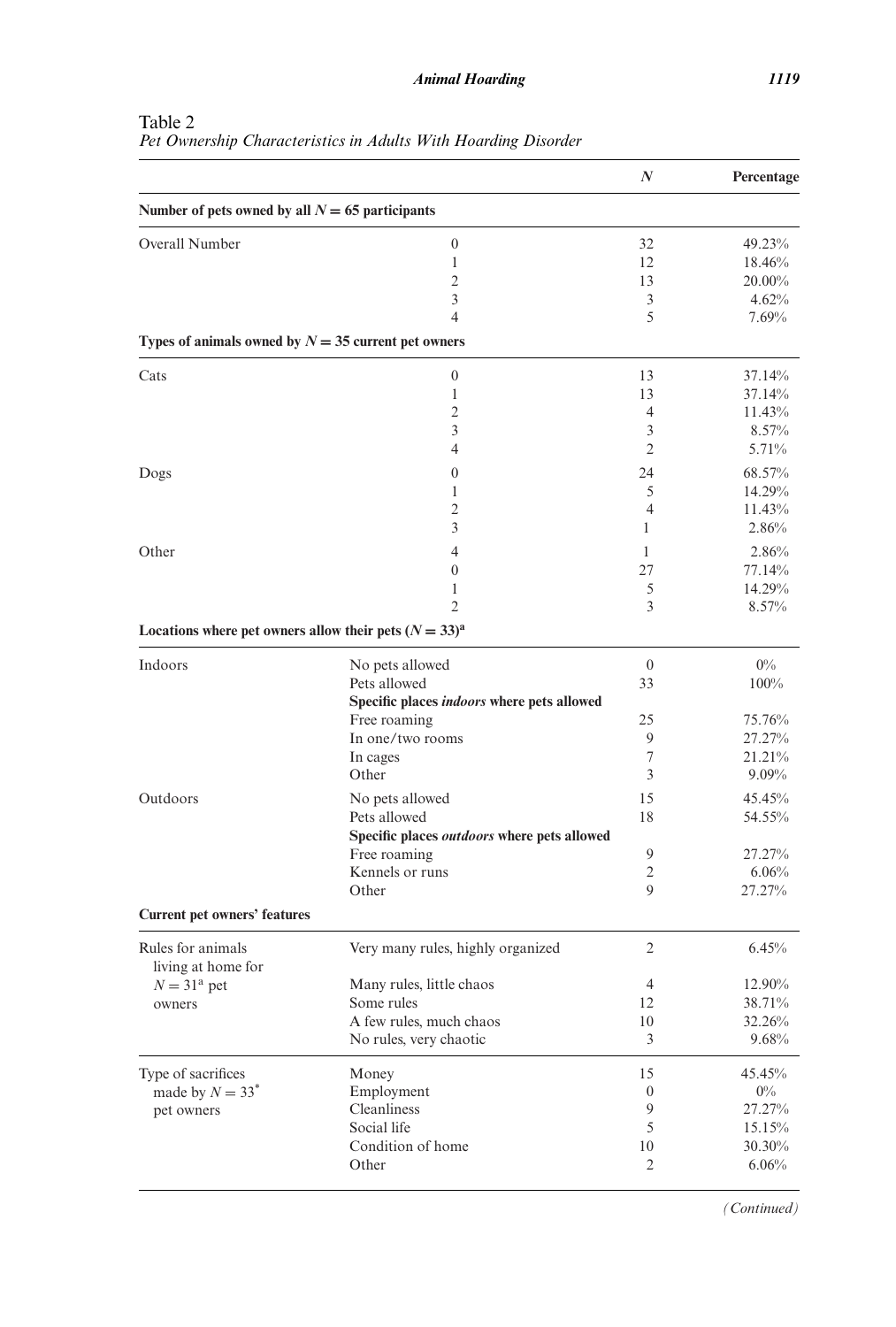| Table 2   |  |
|-----------|--|
| Continued |  |

|                                            |                                                      | N              | Percentage |
|--------------------------------------------|------------------------------------------------------|----------------|------------|
| Characteristics of pet owners in childhood |                                                      |                |            |
| Types of pets owned                        | Dogs                                                 | 27             | 77.14%     |
| during childhood                           | Cats                                                 | 19             | 54.29%     |
| by $N = 3^a$ pet                           | <b>Birds</b>                                         | 9              | 25.71%     |
| owners                                     | Reptiles                                             | $\overline{4}$ | 11.76%     |
|                                            | Other                                                | 10             | 29.41%     |
| Attachment to pet                          | Not at all attached                                  | 3              | 9.38%      |
| when growing up                            | Somewhat                                             | $\overline{4}$ | 12.50%     |
| for $N = 32^a$                             | Moderately                                           | 6              | 18.75%     |
| participants                               | Very much                                            | 12             | 37.50%     |
|                                            | Extremely attached                                   | 7              | 21.88%     |
| Pet acquisition features and methods       |                                                      |                |            |
| Pleasure when                              | No pleasure                                          | 1              | 3.57%      |
| acquiring pets for                         | Mild pleasure                                        | 4              | 14.29%     |
| $N = 28^{\circ}$ adults                    | Moderate pleasure                                    | $\overline{4}$ | 14.29%     |
|                                            | Much pleasure                                        | 16             | 57.14%     |
|                                            | Strong pleasure                                      | $\mathcal{E}$  | 10.71%     |
| Methods of pet                             | <b>Active methods</b>                                |                |            |
| acquisition for                            | Looks for Strays                                     | $\overline{2}$ | 6.67%      |
| $N = 30^{\circ}$ adults                    | Other (shelters, pet stores, newspapers, etc.)       | 6              | $60.00\%$  |
|                                            | <b>Passive methods</b>                               |                |            |
|                                            | Brought by Others                                    | 12             | 41.38%     |
|                                            | Offspring                                            | $\overline{2}$ | $6.90\%$   |
|                                            | Other (gift from another person, found animal, etc.) | 4              | $40.00\%$  |

<sup>a</sup>Not all participants answered all questions.

2015–2016 National Pet Owners Survey conducted by the American Pet Products Association, revealed that 65% of households in the United States reported owning a pet; 42.9 million reported owning cats and 54.4 million reported owning dogs (Insurance Information Institute, n.d.). Previously, the 2012 U*.S. Pet Ownership & Demographics Sourcebook* indicated that 36.5% of households in the United States reported owning dogs and 30.4% reported owning cats back in 2012 (American Veterinary Medical Association, n.d.), showing a comparable trend.

All animal owners reported keeping at least some of their pets indoors. Steketee and colleagues' (2011) findings in a sample of individuals with animal hoarding problems reported that 88% allowed their pets free access to the household and did not have any rules for their pets (e.g., no chewing on furniture, no biting). About 6% of these individuals reported having made changes to their living conditions in order to accommodate for their pets. In contrast, almost 39% of pet owners reported having at least "some rules" and approximately 30% said to have made sacrifices in the form of home conditions for their pets.

Half of all animal owners in this study reported making at least one sacrifice for their pet. The most frequently reported sacrifice was money, followed by conditions of the home and cleanliness. Hoarding severity did not differ between pet owners who reported making any of the mentioned sacrifices and those who did not. One third of current pet owners reported having sacrificed the condition of their home for their pets, which is consistent with previous studies where a majority of homes affected by animal hoarding lacked proper sanitary conditions (Castrodale et al., 2011 & Patronek, 1999; Reinisch, 2008). Total pet industry expenditures in the United States between the years of 2006 and 2015 showed an increase from \$38.5 billion in 2006 to an estimated 60.59 billion in 2015. Pet owners in the United States reported surgical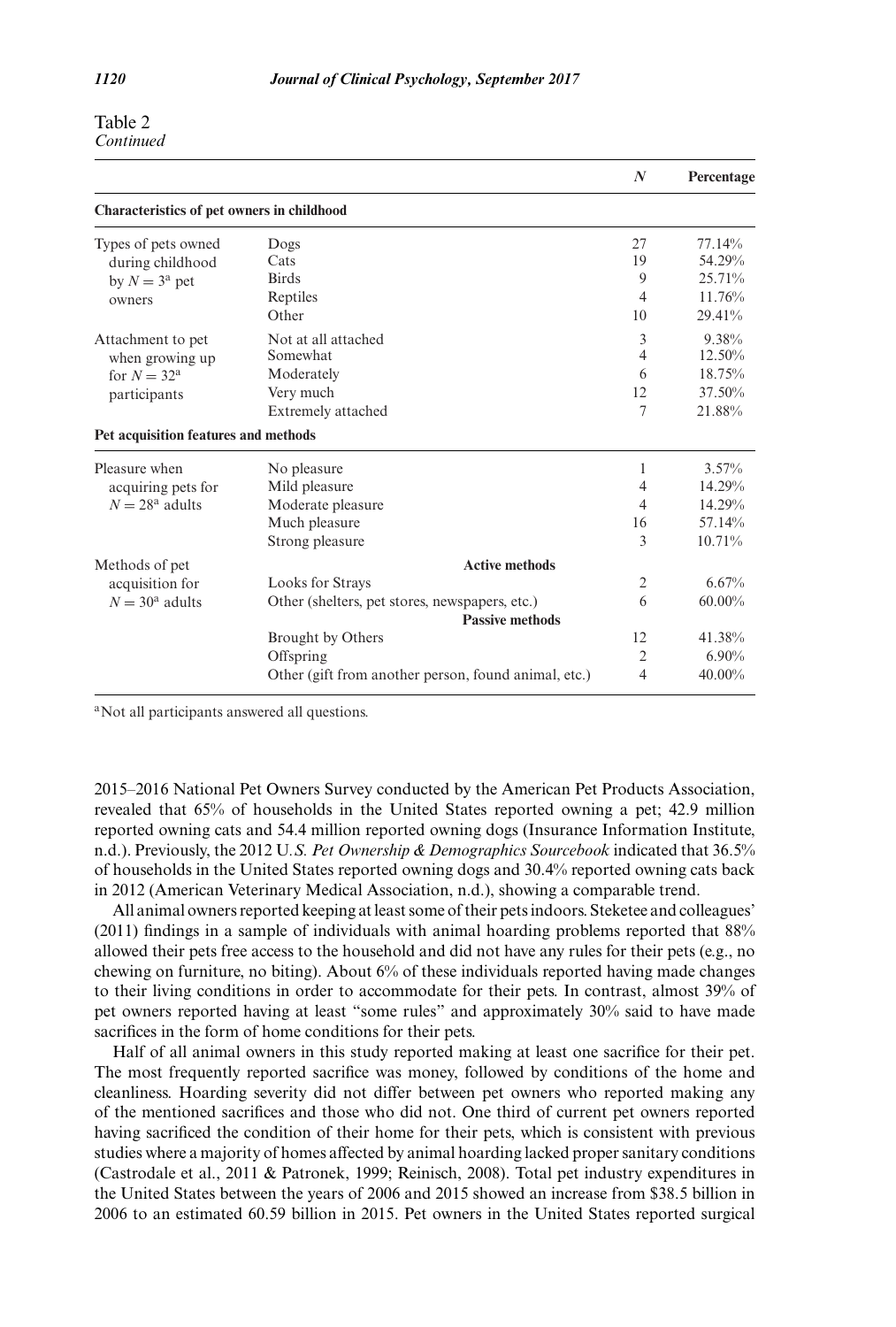veterinary expenses, routine visits, and food as being the greatest annual expenses for dogs and cats (Insurance Information Institute, n.d.).

Another comparison worth noting is that, as opposed to the 37% of individuals in the current sample expressing "much attachment" toward pets when growing up, only 13% of people meeting animal hoarding criteria in Steketee et al.'s (2011) sample expressed such emotional reactions during childhood. The discrepancy in results can be attributed to the diagnoses of animal hoarding in Steketee et al.'s (2011) study. The sample in the current study was diagnosed as having HD, but not necessarily animal hoarding.

#### *History of Pet Ownership*

Secure attachment may be an essential developmental factor for the healthy formation of future interpersonal relationships and self-esteem (Mikulincer et al., 2015). Individuals diagnosed with animal hoarding often present with childhood stories of caregiver abandonment, abuse, neglect, and other traumatic experiences (Patronek & Nathanson, 2009; Reinisch, 2008). Excessive and dysfunctional emotional attachments toward animals may be one byproduct of early inadequate childhood experiences (Patronek & Nathanson, 2009; Steketee et al. 2011).

In the present study, 83% of all participants reported having at least one pet during childhood. The vast majority (91%) experienced some degree of attachment toward their pets when growing up, suggesting that attachment to a pet may not always precipitate the development of animal hoarding symptomatology. Vidović, Štetić, and Bratko's (1999) sample of 449 Croatian pet owners between the ages of 10 and 15 serve as comparison for the current study. Children who owned pets revealed high levels of attachment; more specifically, girls (55.4%), fourth graders (32.3%), and dog/cat owners (65%) showed higher levels of attachment than their respective counterparts boys (44.5%), sixth graders (34.2%), and other pet owners (35%). This is consistent with pet owners who do not meet criteria for either animal hoarding or HD (Campos-Lima et al., 2014; Steketee et al., 2011).

The maximum number of pets reported before age 18 was significantly correlated with participants' self-reported hoarding severity, such that as individuals reported having an increased number of childhood pets they were also more likely to endorse higher current object hoarding symptom severity on the SI-R. The maximum number of pets reported in this sample was 20 animals and the average number was four. The maximum number of pets before age 18 was not significantly correlated with current clutter levels. This finding suggests that number of childhood pets is more closely linked to distress or impairment associated with hoarding, than actual clutter levels.

#### *Acquisition*

Over half of the pet owners in the current sample reported some degree of pleasure when acquiring a pet. Similar to studies of animal hoarding samples, participants in the current study reported that animals were acquired through both active and passive means (Patronek & Nathanson, 2009; HARC, 2002). In the current study, most active acquisition was done through adoption, whereas most passive acquisition happened when others gifted the participants with animals. Consistent with Patronek and Nathanson (2009), excessive animal acquisition tends to occur as a combination of animals being given without request, failure to neuter animals, and willful intent to obtain additional animals.

#### *Limitations and Future Directions*

A major limitation of the current study was the self-report nature of the questionnaires and measures used in the study. Future animal hoarding studies may want to include home visits to corroborate participants' self-reporting of hoarding symptoms. Participants may have withheld information they viewed as embarrassing or possibly illegal. Home visits or the use of informants (e.g., family members or close friends) may aid in obtaining more complete and objective information regarding the characterization of animal hoarding symptoms.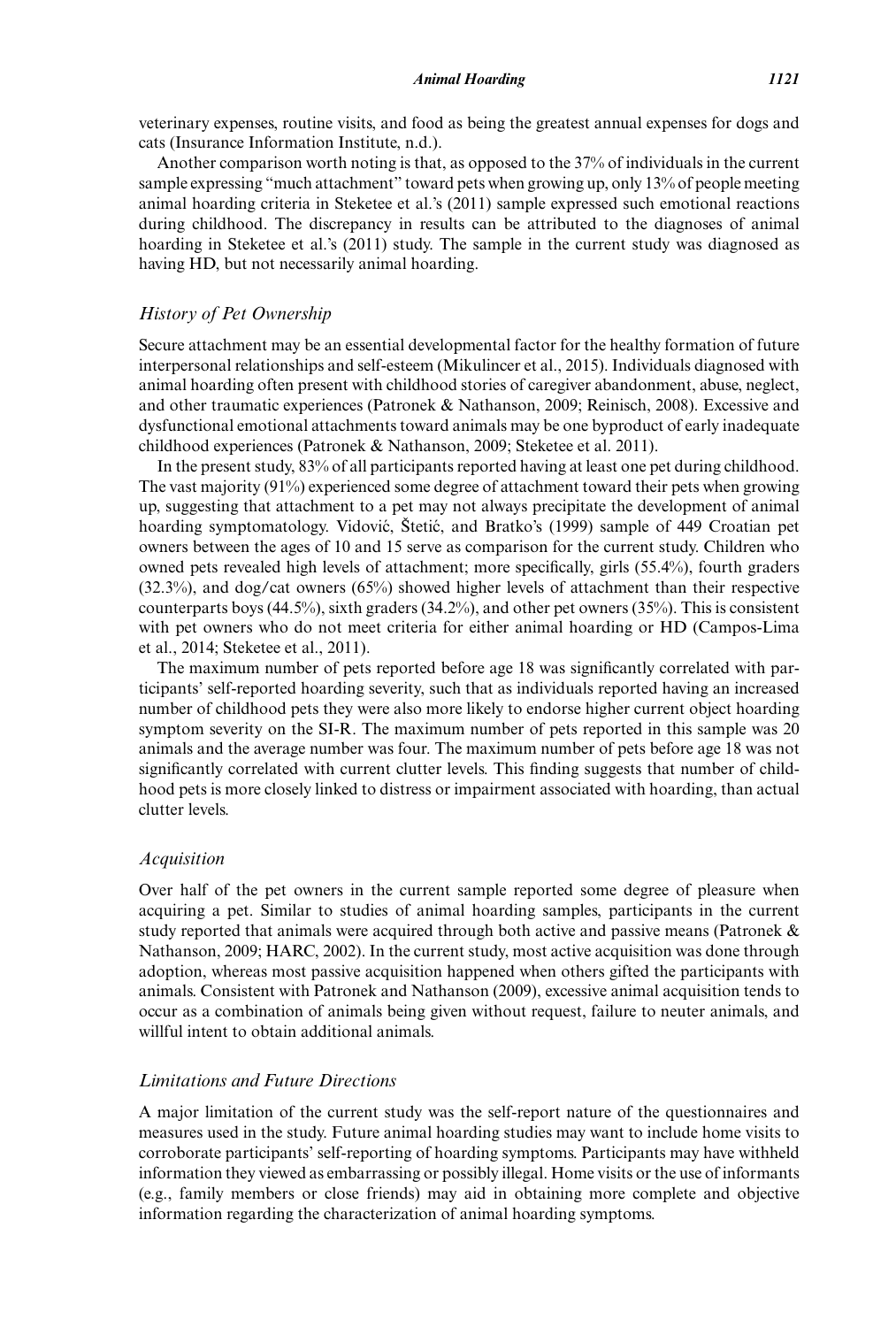#### *1122 Journal of Clinical Psychology, September 2017*

In addition, the ACQ, the sole assessment of animal hoarding characteristics, is not a validated measure. Future studies should primarily focus on the development of validated diagnostic tools to allow for more robust investigation of the unique features present in individuals with the disorder. A more refined diagnosis may also allow for the differentiation of animal hoarding from cases of animal abuse or neglect. The use of standardized measures can contribute to the development of diagnostic criteria, which in turn can help develop tailored treatments. The present study was cross-sectional and relied on retrospective recall to answer questions regarding participants' past pet ownership. The lack of confirmation for the well-being of the individual and any pets as well as the living conditions of the individual's home are major limitations the current study.

#### Conclusion

The present study evaluated 65 adults diagnosed with HD for evidence of animal hoarding. The lack of animal hoarding behaviors in the current sample suggests that animal hoarding may be rare within an urban treatment-seeking sample of individuals with HD. However, clinicians should inquire about the presence of animals in the home, regardless of the number of pets, because the health and safety of both the patient and animal may be compromised when living among excessive clutter.

#### References

- American Veterinary Medical Association. (n.d.). *U.S. Pet Ownership Statistics*. Retrieved from https://www.avma.org/KB/Resources/Statistics/Pages/Market-research-statistics-US-petownership.aspx
- Calvo, P., Duarte, C., Bowen, J., Bulbena, A., & Fatjo, J. (2014). Characteristics of 24 cases of animal ´ hoarding in Spain. Animal Welfare, 23(2), 199–208. doi:http://dx.doi.org/10.7120/09627286.23.2.199
- Campos-Lima, A., Torres, A. R., Yücel, M., Harrison, B. J., Moll, J., Ferreira, G. M., & Fontenelle, L. F. (2015). Hoarding pet animals in obsessive-compulsive disorder. Acta Neuropsychiatrica, 27(1), 8–13. doi:http://dx.doi.org/10.1017/neu.2014.29
- Castrodale, L., Bellay, Y.M., Brown, C.M., Cantor, F.L., Gibbins, J.D., Headrick,M.L., . . . Yu, D. T. (2010). General public health considerations for responding to animal hoarding cases. Journal of Environmental Health, 72(7), 14–18; quiz 32.
- Dozier, M. E., & Ayers, C. R. (2015). Validation of the Clutter Image Rating in older adults with hoarding disorder. International Psychogeriatrics, 27, 769–776.
- Frost, R. O., Patronek, G., & Rosenfield, E. (2011). Comparison of object and animal hoarding. Depression and Anxiety, 28(10), 885–891.
- Frost, R. O., Patronek, G., Arluke, A., & Steketee, G. (2015). The hoarding of animals: an update. Psychiatric Times, 32(4), 47–50.
- Frost, R. O., Steketee, G., & Grisham, J. (2004). Measurement of compulsive hoarding: saving inventoryrevised. Behaviour Research and Therapy, 42(10), 1163–1182.
- Frost, R. O., Steketee, G., Tolin, D. F., & Renaud, S. (2008). Development and validation of the Clutter Image Rating. Journal of Psychopathology and Behavioral Assessment, 30(3), 193–203.
- Frost, R. O., Steketee, G., & Williams, L. (2000). Hoarding: a community health problem. Health & Social Care in the Community, 8(4), 229–234.
- Hoarding of Animal Research Consortium. (2002). Health Implications of Animal Hoarding. Health & Social Work, 27(2), 125–136.
- Insurance Information Institute. (n.d.). Pet statistics. Retrieved from http://www.iii.org/fact-statistic/petstatistics
- Mikulincer, M., Shaver, P. R., & Solomon, Z. (2015). An attachment perspective on traumatic and posttraumatic reactions. Future directions in post-traumatic stress disorder: Prevention, diagnosis, and treatment (pp. 79–96) Springer Science + Business Media, New York, NY.
- Nordsletten, A. E., Reichenberg, A., Hatch, S. L., Cruz, L. F. de la, Pertusa, A., Hotopf, M., & Mataix-Cols, D. (2013). Epidemiology of hoarding disorder. The British Journal of Psychiatry, 203(6), 445–452. http://doi.org/10.1192/bjp.bp.113.130195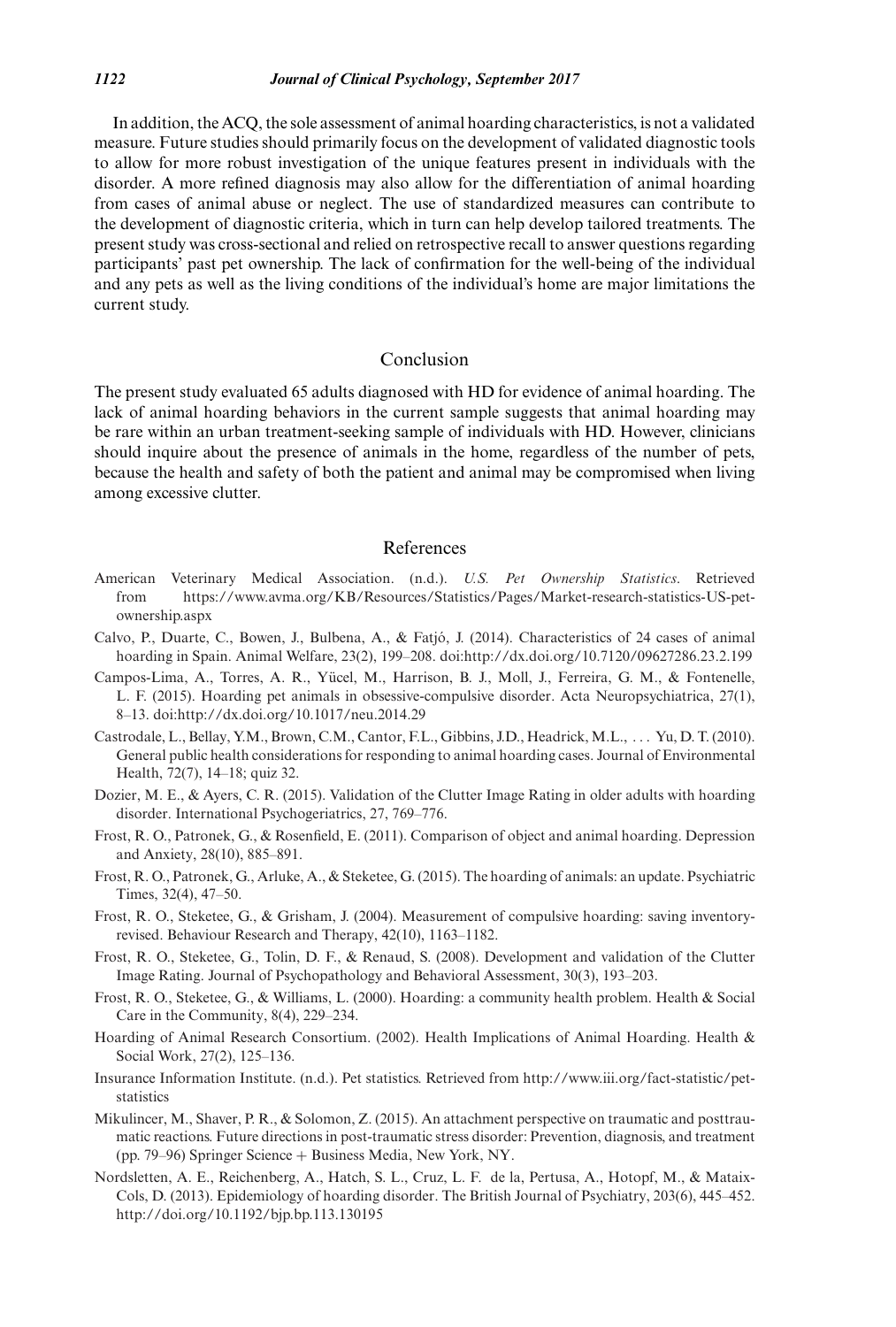- Patronek, G. J. (1999). Hoarding of animals: an under-recognized public health problem in a difficult-tostudy population. Public Health Reports, 114(1), 81–87.
- Patronek, G. J., & Nathanson, J. N. (2009). A theoretical perspective to inform assessment and treatment strategies for animal hoarders. Clinical Psychology Review, 29(3), 274–281.
- Reinisch, A. I. (2008). Understanding the human aspects of animal hoarding. The Canadian Veterinary Journal, 49(12), 1211–1214.
- Slyne, K. E., Tolin, D. F., Steketee, G., & Frost, R. O. (2013). Characteristics of animal owners among individuals with object hoarding. Journal of Obsessive-Compulsive and Related Disorders, 2(4), 466– 471.

StataCorp. (2013). Stata Statistical Software: Release 13. College Station, TX: StataCorp LP.

- Steketee, G., Gibson, A., Frost, R. O., Alabiso, J., Arluke, A., & Patronek, G. (2011). Characteristics and antecedents of people who hoard animals: An exploratory comparative interview study. Review of General Psychology, 15(2), 114–124.
- Vidović, V. V., Štetić, V. V., & Bratko, D. (1999). Pet Ownership, Type of Pet and Socio-Emotional Development of School Children. Anthrozoös, 12(4), 211–217. http://doi.org/10.2752/089279399787000129

#### Appendix

#### *Animal Collecting Questionnaire*

#### **Current Animals**

- 1. How many and what kind of animals do you have now?
	- # of Cats:
	- $#$  of Dogs:
	- # of Other: What kind?
- 2. Have any animals been removed recently from your home? No Yes

a. If yes, how many and what kind of animals did you have before they were removed? # of Cats:  $#$  of Dogs:

- # of Other: What kind?
- 3. Tell me about the history of how and then you acquired your animals *[use a time line to probe for details]*

*\_\_\_\_\_\_\_\_\_\_\_\_\_\_\_\_\_\_\_\_\_\_\_\_\_\_\_\_\_\_\_\_\_\_\_\_\_\_\_\_\_\_\_\_\_\_\_\_\_\_\_\_\_\_\_\_\_\_\_\_\_\_\_\_\_\_\_\_\_\_\_\_\_\_\_\_\_\_ \_\_\_\_\_\_\_\_\_\_\_\_\_\_\_\_\_\_\_\_\_\_\_\_\_\_\_\_\_\_\_\_\_\_\_\_\_\_\_\_\_\_\_\_\_\_\_\_\_\_\_\_\_\_\_\_\_\_\_\_\_\_\_\_\_\_\_\_\_\_\_\_\_\_\_\_\_\_* 

4. Where do/did you keep your animals *[before they were removed or when the census was largest]?*

| Outdoors                                          |                                  |            |  |
|---------------------------------------------------|----------------------------------|------------|--|
| a. Free roaming                                   | N <sub>0</sub>                   | Yes        |  |
| b. In kennels or runs                             | N <sub>o</sub>                   | Yes        |  |
| c. Other                                          | N <sub>0</sub>                   | Yes        |  |
|                                                   |                                  |            |  |
| Indoors<br>d. Free roaming<br>e. In one/two rooms | N <sub>0</sub><br>N <sub>0</sub> | Yes<br>Yes |  |

5. What are/were the rules for the animals that live in your home? *[Probe for urination/defecation, eating, where animals are allowed, etc.]* 

| a few rules<br>no rules/<br>much chaos<br>very chaotic |
|--------------------------------------------------------|
|                                                        |

 $\mathcal{L}_\mathcal{L} = \{ \mathcal{L}_\mathcal{L} = \{ \mathcal{L}_\mathcal{L} = \{ \mathcal{L}_\mathcal{L} = \{ \mathcal{L}_\mathcal{L} = \{ \mathcal{L}_\mathcal{L} = \{ \mathcal{L}_\mathcal{L} = \{ \mathcal{L}_\mathcal{L} = \{ \mathcal{L}_\mathcal{L} = \{ \mathcal{L}_\mathcal{L} = \{ \mathcal{L}_\mathcal{L} = \{ \mathcal{L}_\mathcal{L} = \{ \mathcal{L}_\mathcal{L} = \{ \mathcal{L}_\mathcal{L} = \{ \mathcal{L}_\mathcal{$ \_\_\_\_\_\_\_\_\_\_\_\_\_\_\_\_\_\_\_\_\_\_\_\_\_\_\_\_\_\_\_\_\_\_\_\_\_\_\_\_\_\_\_\_\_\_\_\_\_\_\_\_\_\_\_\_\_\_\_\_\_\_\_\_\_\_\_\_\_\_\_\_\_\_\_\_\_\_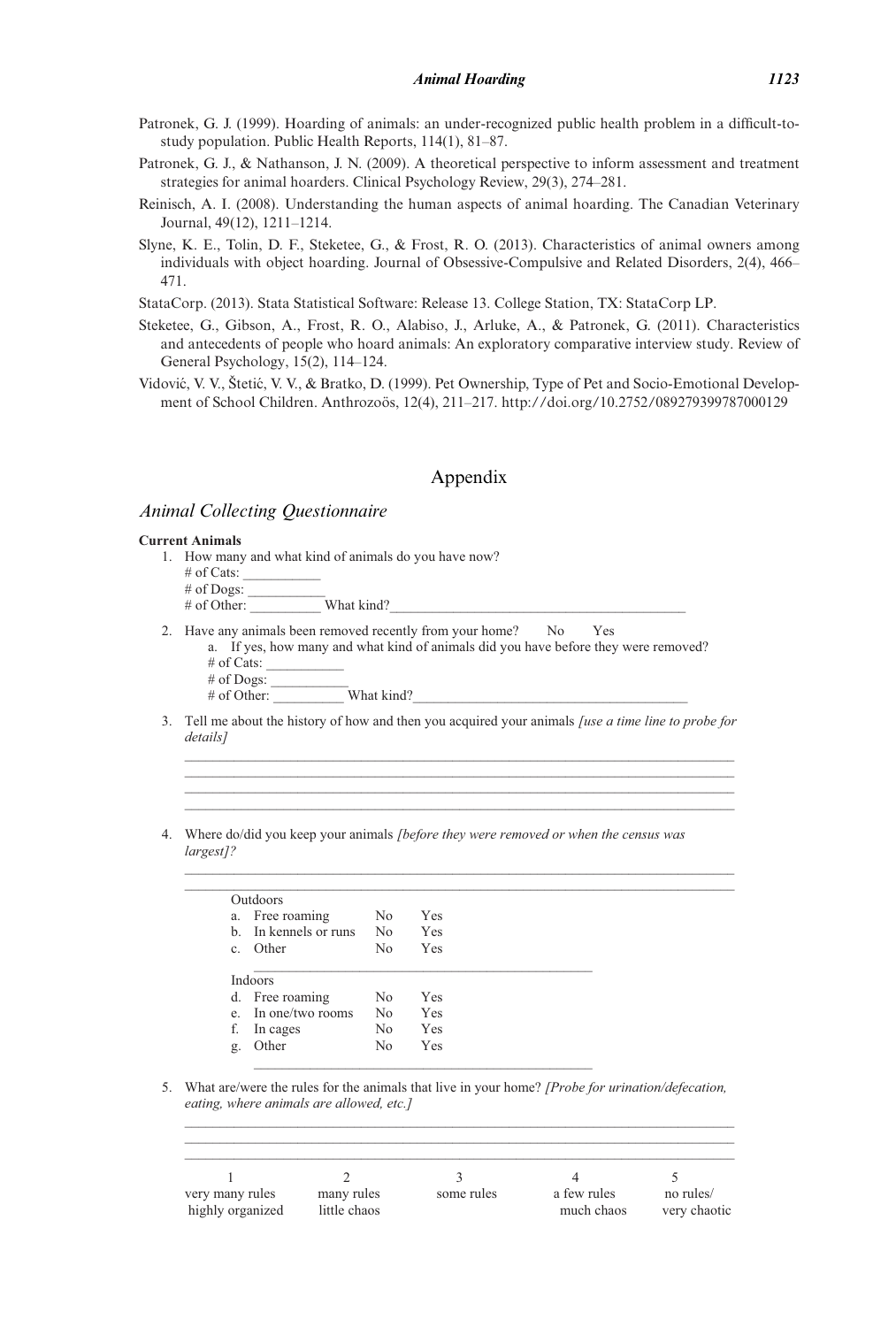## *1124 Journal of Clinical Psychology, September 2017*

|                                |             | 6. Are there any rooms in your house that you can't use because of the animals? [Probe for<br>condition of these rooms, including furniture, cleanliness, condition of floors] No                         |    |               |     |           |     | Yes     |     |
|--------------------------------|-------------|-----------------------------------------------------------------------------------------------------------------------------------------------------------------------------------------------------------|----|---------------|-----|-----------|-----|---------|-----|
|                                | a.          | If yes, which rooms?                                                                                                                                                                                      |    |               |     |           |     |         |     |
|                                |             | b. Number of rooms unusable due to animals <i>[include bathrooms, kitchen, storage rooms]</i> :                                                                                                           |    |               |     |           |     |         |     |
|                                | animals]    | 7. Why do/did you keep this many animals? [Probe for emotional attachment, mission/beliefs about                                                                                                          |    |               |     |           |     |         |     |
|                                |             |                                                                                                                                                                                                           |    |               |     |           |     |         |     |
|                                |             | 8. Do/did you know all of your animals by name?                                                                                                                                                           |    |               | No  | Yes       |     |         |     |
|                                |             | 9. Do you believe you have a special ability to communicate with animals?<br>a. If yes, please describe:                                                                                                  |    |               |     |           | No. | Yes     |     |
|                                |             | 10. Has caring for this many animals ever caused a problem for you or your family? No Yes<br>a. If yes, what kind of problem and what did you do about it?                                                |    |               |     |           |     |         |     |
|                                |             | 11. Has anyone ever complained about your animals?<br>a. If yes, who and what did they complain about?                                                                                                    |    |               | No. | Yes       |     |         |     |
|                                |             | b. If yes, do you think their complaints are/were legitimate?<br>12. Have law enforcement or animal control officials investigated regarding your animals? No<br>Tell me about that [Probe for hostility] |    |               |     | No.       | Yes |         | Yes |
|                                |             |                                                                                                                                                                                                           |    |               |     |           |     |         |     |
| 1<br>no hostility<br>hostility |             | 2<br>mild                                                                                                                                                                                                 |    | 3<br>moderate |     | 4<br>much | 5   | extreme |     |
|                                |             | 13. Are you/have you ever been afraid people may try to take some of your animals way? No<br>a. If yes, can you tell me about that? [Probe for irrational vs. rational concerns]                          |    |               |     |           |     |         | Yes |
|                                |             | 14. Have you made significant sacrifices or gone out of your way for your animals?<br>If yes, what kinds?                                                                                                 |    |               |     |           |     | No      | Yes |
|                                | Money       |                                                                                                                                                                                                           | No | Yes           |     |           |     |         |     |
|                                | Employment  |                                                                                                                                                                                                           | No | Yes           |     |           |     |         |     |
|                                | Cleanliness |                                                                                                                                                                                                           | No | Yes           |     |           |     |         |     |
|                                | Social Life |                                                                                                                                                                                                           | No | Yes           |     |           |     |         |     |
|                                |             | Condition of Home                                                                                                                                                                                         | No | Yes           |     |           |     |         |     |
|                                | Other       |                                                                                                                                                                                                           | No | Yes           |     |           |     |         |     |
|                                |             |                                                                                                                                                                                                           |    |               |     |           |     |         |     |